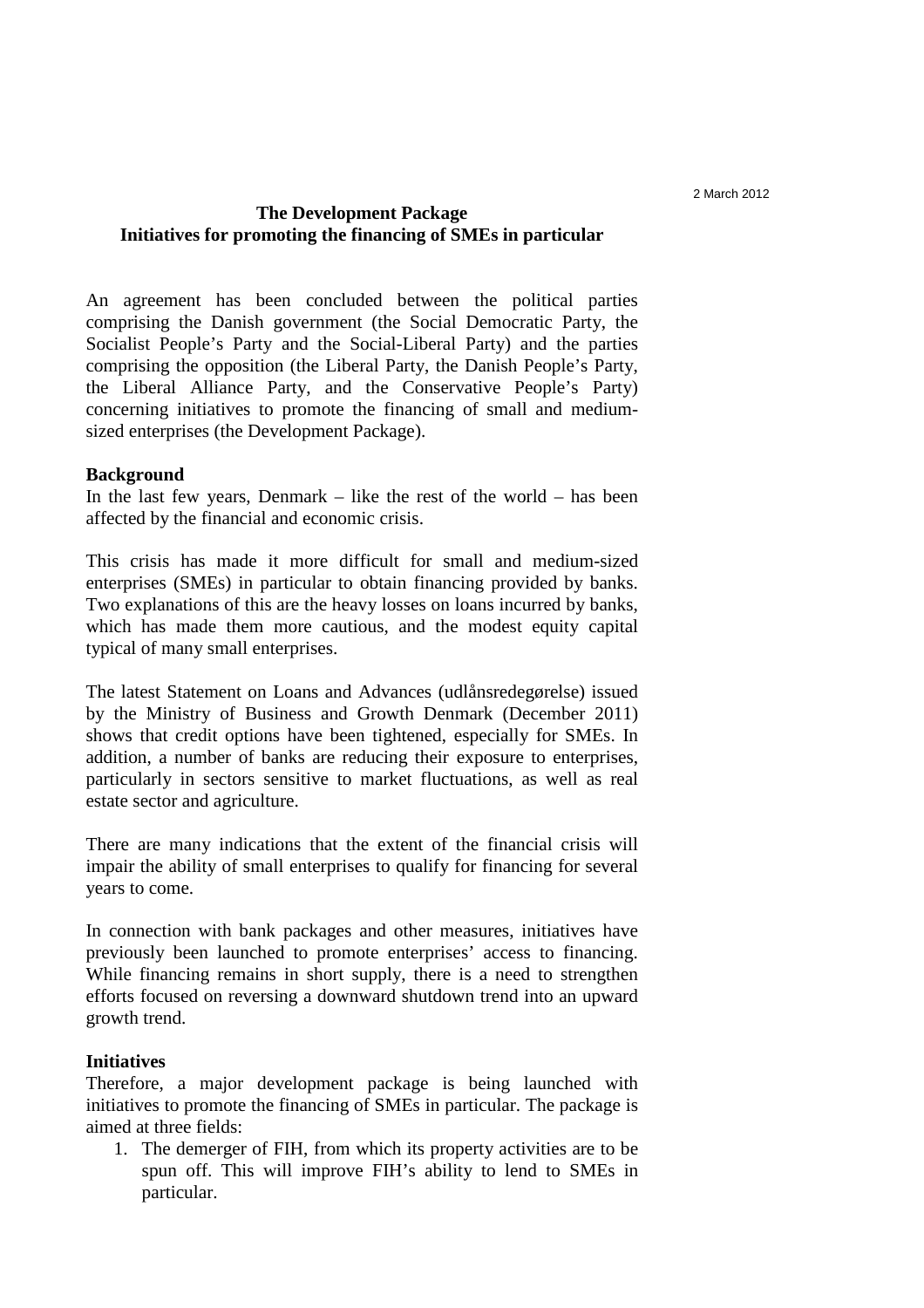- 2. An effort will be made to establish a farm financing institute. The institute is to be instrumental in improving the prospects for viable farms of financing new business development and growth.
- 3. Strengthening of growth and export financing.

# **Re 1: FIH**

FIH Erhvervsbank A/S faces a substantial funding challenge once the bank's government-backed loans expire. If this is to be resolved by reducing lending, this will drastically trim the bank's balance sheet.

If this type of balance-sheet trimming is even possible, it is unlikely that it could happen without contagion to other banks.

To avoid these negative derivative effects on the financing situation, a solution has been found in which FIH is to be demerged.

The Financial Stability Company (Finansiel Stabilitet A/S) enters into an agreement with FIH whereby the Financial Stability Company takes over FIH's property portfolio of approximately DKK 16 billion. The agreement is contingent on the Finance Committee's approval of a Finance Committee Document authorising this.

The takeover will be effected at estimated market values and pursuant to state-support regulations. The solution will require the phasing out of the individual state guarantees.

For the purpose of identifying the State's risk of loss, the Financial Stability Company will receive an unlimited indemnity bond from FIH Holding A/S. The State receives 25% of any upside, in the event that the liquidation of the property portfolio in the Financial Stability Company goes better than expected.

The agreement increases the likelihood that FIH can be re-established as a specialised commercial bank aimed at financing SME investments.

On a case-by-case basis, it will be possible for other banks in the same situation as FIH, which can meet the requirements for an indemnity bond, etc., to enter into similar agreements.

## **Re 2: Establishment of a farm financing institute**

At present, it is difficult for many farms to obtain financing for new activities. In addition, the Financial Stability Company has been unable to transfer the viable farming exposures it has taken over to other banks.

Although there are signs of improvement of operating economies in the agricultural sector, agriculture's inflexible financial situation prevents structural adjustments and development within the industry.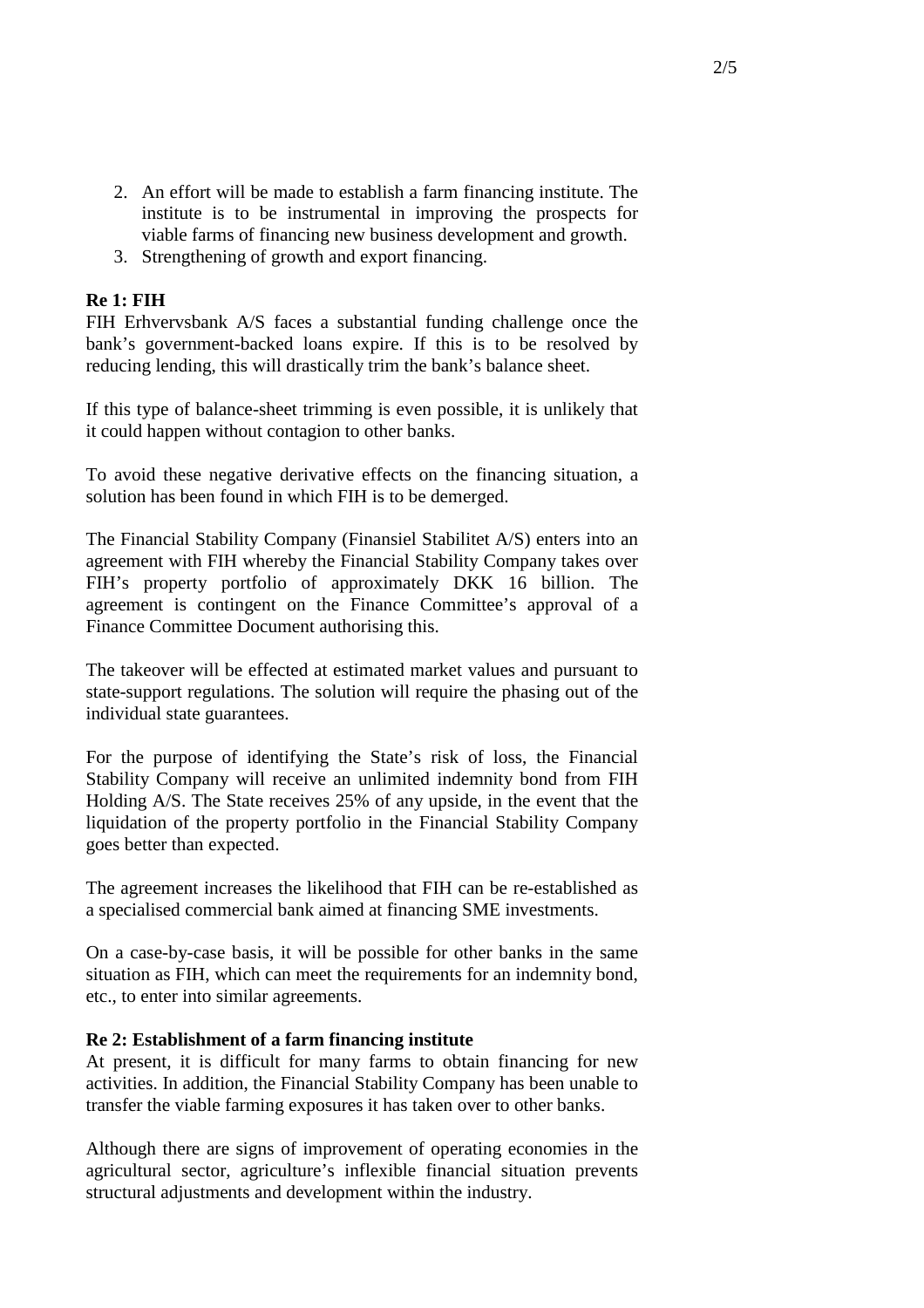For this reason, a model is being developed to set up a specialised farm financing institute (LFI).

The purpose of the LFI will be to grant investment capital to farms, led by effective managers and fledgling farmers, in order to re-establish structural adjustments. It is assessed that the LFI should have a capital base of around DKK 300 million to start with. Operations will continue to be financed by the banking sector. The role of the mortgage banking sector will also remain unchanged.

The farm exposures that the LFI receives from the Financial Stability Company and other banks must, in LFI's assessment, be viable. The farm exposures will only be transferred with the agreement of the farmer in question and his bank.

The LFI shall operate on market terms on a par with other financial enterprises. The LFI model will be designed so that it is not anticompetitive in relation to banks or between farmers who obtain financing from the LFI and farmers who obtain financing from other banks.

The establishment of a farm financing institute will not only benefit the individual banks and farms, but will also contribute to stabilising both the agricultural sector and a number of small banks with high agricultural exposure.

Efforts relating to the LFI model will involve the financial sector, Danish Agriculture and Food Council, DLR (Danish Agricultural Mortgage Credit Fund), and the Financial Stability Company.

It is intended that the LFI be established as soon as possible.

### **Re 3: Growth and export financing**

The ability of Vaekstfonden (state investment fund) and the EKF (export credit agency) to grant guarantees and loans for enterprise growth will receive a significant boost. This will be achieved as follows:

#### • *Boosting the export loan facility with DKK 15 billion*

The export loan facility scheme under the EKF will be boosted by the infusion of an additional DKK 15 billion, thus increasing the total to DKK 35 billion. This will increase exports and create new jobs. The primary users of the export loan facility are large enterprises, but studies show that roughly 4 out of every 10 export *kroner* relating to lending to large exporting enterprises end up at SMEs, as external suppliers, in Denmark. This initiative will be financed by drawing on the governmentbacked relending scheme. The initiative will be implemented by means of a Finance Committee Document.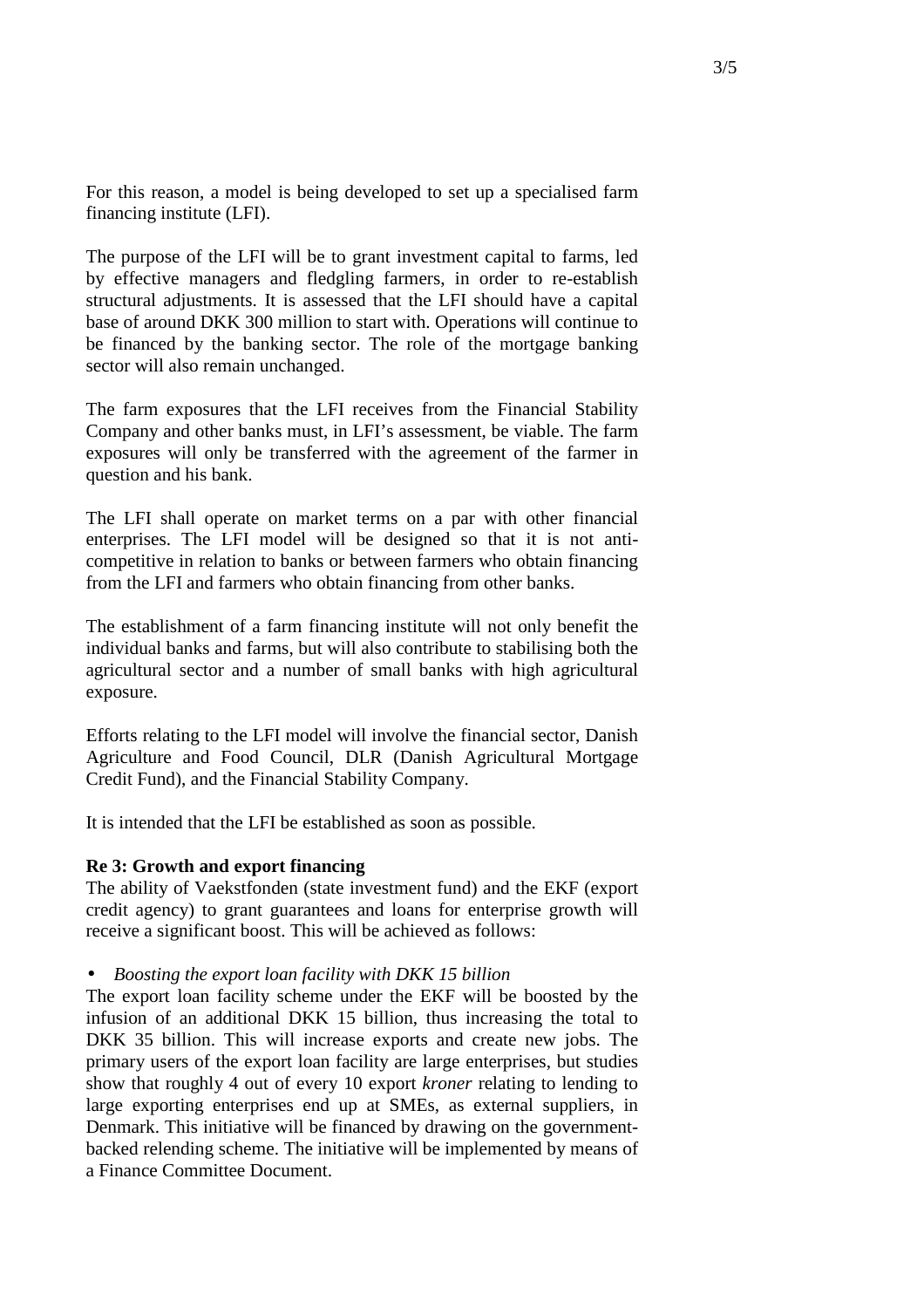• *The EKF's current capital-adequacy band will be extended until the end of 2015. This will enable the EKF to grant export guarantees worth at least an additional DKK 20 billion in the years ahead.*

The EKF's reduced capital-adequacy band can be extended at its present level until the end of 2015 to ensure competitive export financing for Danish enterprises in the years ahead. This will enable the EKF to grant additional export guarantees, and thus support the export orders of many Danish enterprises including many Danish SMEs, for at least DKK 20 billion in the years ahead. This initiative will be implemented by means of a Finance Committee Document, but does not entail additional expenditure.

• *Increasing the credit facility of "Vaekstkaution" loan guarantees by more than DKK 550 million.* 

The Vaekstkaution scheme guarantees bank loans granted to SMEs. If an SME cannot repay its loan, Vaekstkaution covers 75% of the loss up to DKK 10 million, and 65% of additional financing up to DKK 25 million. Vaekstkaution can be granted to fund business development, e.g. as part of changes of ownership, investment in plant (commercial construction), the development of new and improved products, and entrepreneurship. All sectors, including agriculture, have access to the Vaekstkaution loan guarantee scheme.

An additional DKK 80 million will be allocated to cover losses on guarantees issued under the Vaekstkaution scheme. These target small loan guarantees where the current need is greatest. These extended loan guarantees will increase support for business-development lending by more than DKK 550 million. The initiative is funded by resetting the priorities at Vaekstfonden and will be implemented by Finance Committee Document. This will enable a flexible application of the combined funds allocated for small and large loan guarantees, according to demand.

• *Vaekstfonden will be given the option of granting subordinated loans in the amount of DKK 500 million. This is expected to increase enterprises' access to bank financing by an additional DKK 1 billion.* 

A new scheme will be established to give Vaekstfonden the option of granting subordinated loans to SMEs within a credit facility of DKK 500 million. The subordinated loans will enable growth and change of ownership and contribute to higher solvency ratios that can increase enterprises' prospects of entering into a sustainable growth process. The granting of subordinated loan capital is contingent on the enterprise receiving other loans from lending institutions for at least the same amount. It is estimated, however, that other loan financing – in addition to the subordinated loan capital of DKK 500 million – will account for an additional DKK 1 billion.